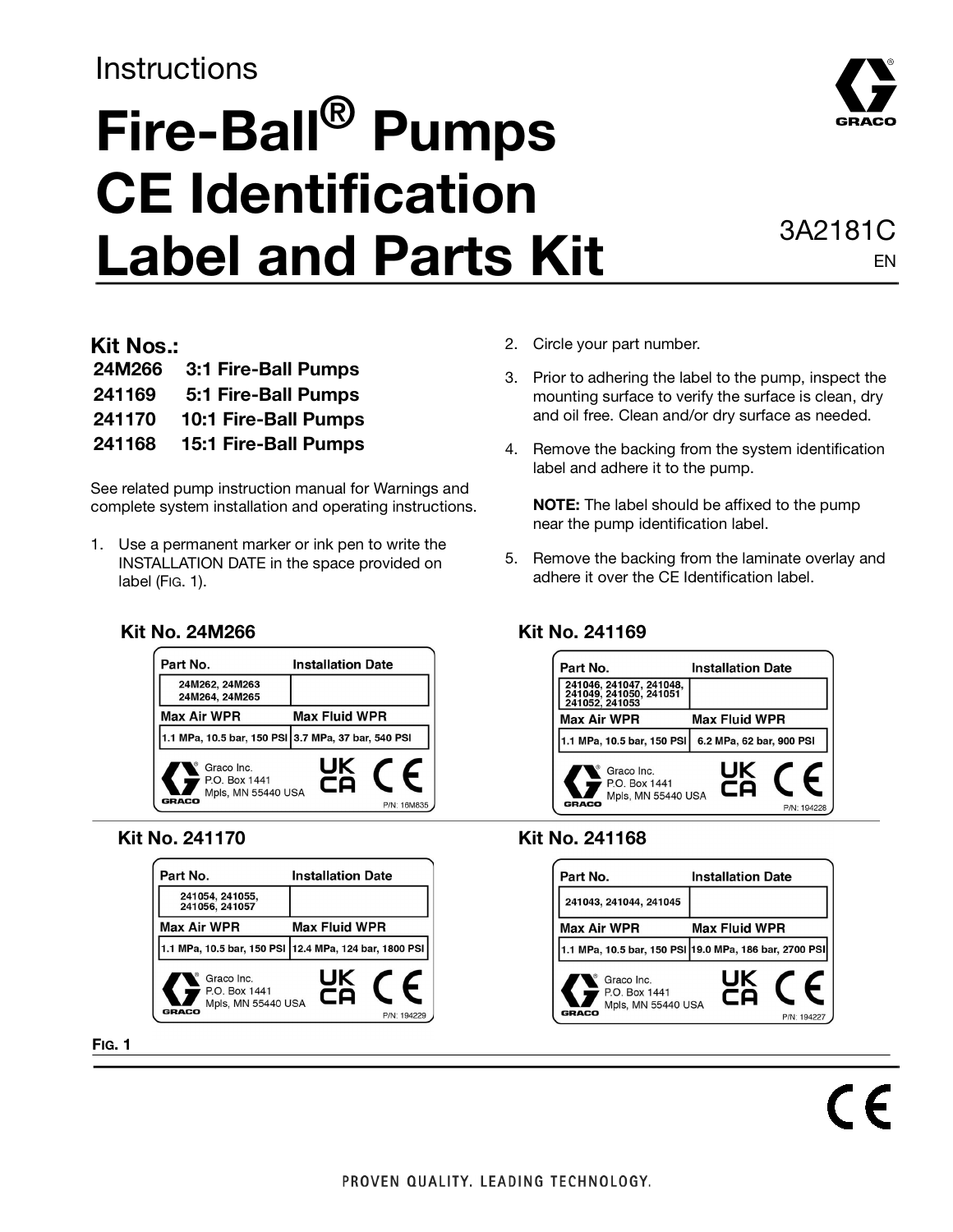# **Parts**

| Ref  |        | <b>Part No. Description</b>                               | Qtv |
|------|--------|-----------------------------------------------------------|-----|
| 101  |        | NIPPLE, pipe                                              |     |
|      | 156849 | • Kit 24M266, 241169                                      | 1   |
|      | 158491 | • Kits 241170                                             |     |
| 102  | 113286 | VALVE, safety, 150 psi (1.03 MPA,<br>10.3 bar) (All Kits) |     |
| 103  |        | FITTING, line                                             |     |
|      | 169971 | • Kit 24M266, 241169                                      |     |
|      | 110196 | • Kits 241170                                             |     |
| 104  |        | COUPLER, line                                             |     |
|      | 110198 | • Kit 24M266, 241169                                      | 1   |
|      | 110199 | • Kit 241170                                              | 1   |
| 105  | 222011 | <b>CLAMP</b> (All Kits)                                   | 1   |
| 106a | 109075 | REGULATOR, air, with gauge (Kit<br>24M266, 241169)        |     |
| 106b | 104266 | REGULATOR, air (Kits 241170)                              | 1   |
| 107  | 100960 | GAUGE, air pressure (Kits 241170)                         | 1   |
| 108  |        | LABEL, CE (All Kits)                                      |     |

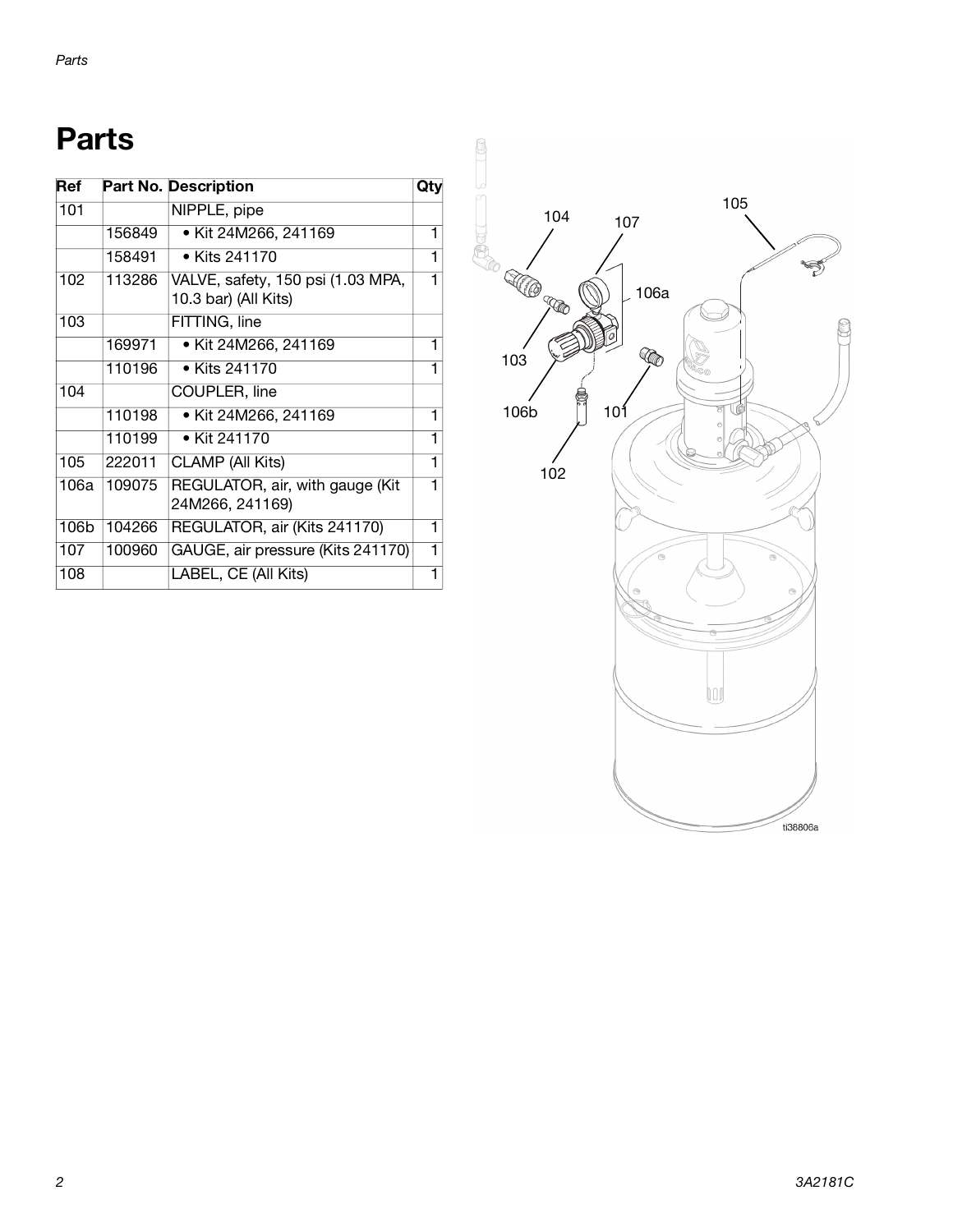### **End of Product Life**

At the end of the product's useful life, dismantle and recycle it in a responsible manner.

- Perform the **Pressure Relief Procedure**, in your pump instruction manual.
- Drain and dispose of fluids according to applicable regulations. Refer to the material manufacturer's Safety Data Sheet.
- Deliver remaining product to a recycling facility.

### **California Proposition 65**

#### **CALIFORNIA RESIDENTS**

*A* WARNING: Cancer and reproductive harm – www.P65warnings.ca.gov.